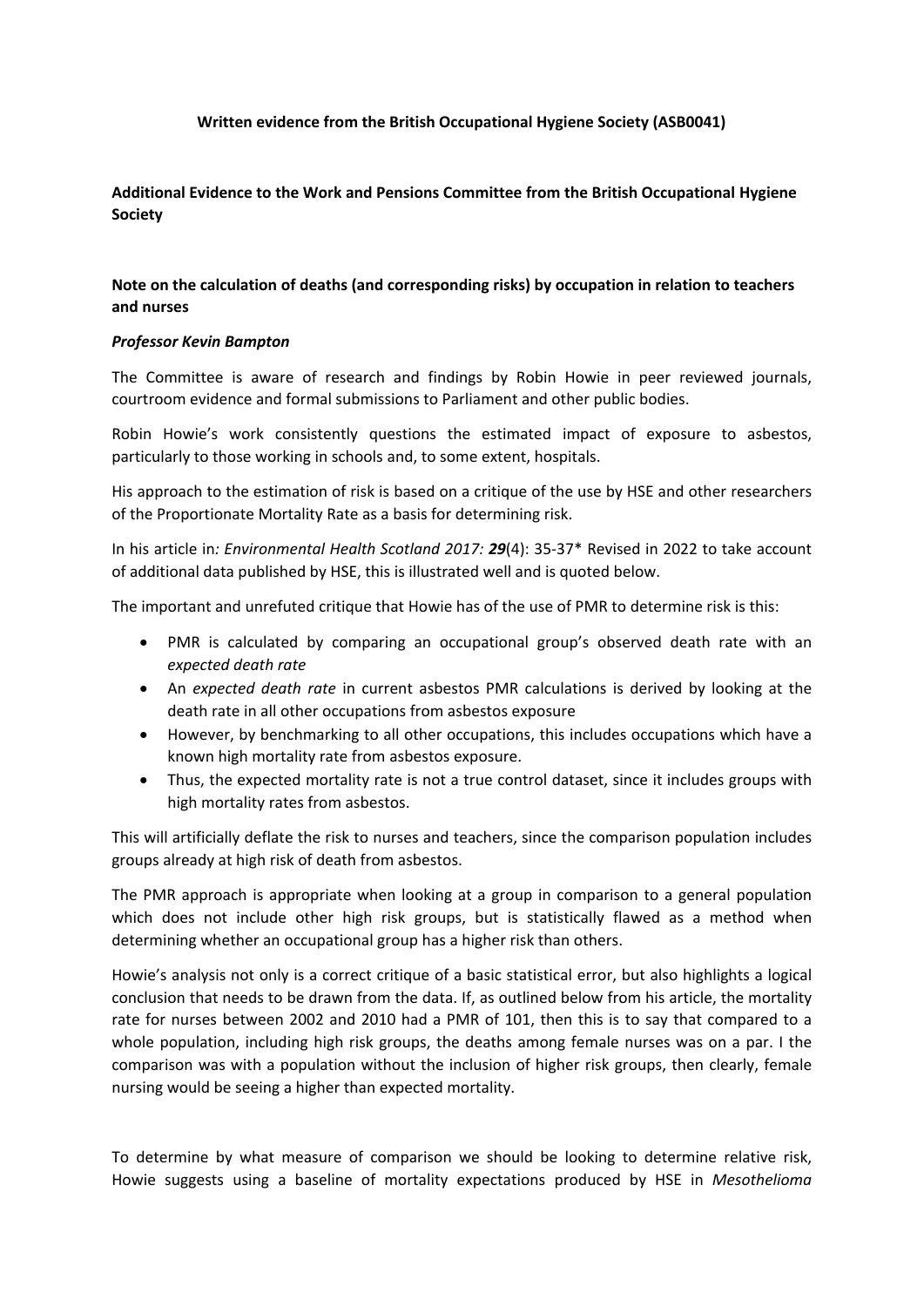*occupation statistics: male and female deaths aged 16-74 in Great Britain 1980-2000 (excluding 1981)*. This proposed that a hypothetical population of those not exposed to asbestos, where the PMR would be 6 for males and 36 for females.

Howie proceeds then to use those as a revised baseline for calculating PMRs, being based on a population without the inclusion of high risk populations.

The result is significantly higher estimations of risk. How credible this is depends on the credibility of the hypothetical PMR in the 2003 HSE paper. It would be difficult for HSE to argue that this was a spurious figure as the proponent of the measure in the first place.

However, it is entirely possible that there are flaws in the method of arriving at this figure and that therefore the degree to which Howie's adjusted figures of risk are supportable. However, it is hard to question the method, given it is relying on HSE's own estimation.

Inevitably, what is valuable about Howie's observation is that existing PMR methodology for calculating risk will result in a statistical underestimate of actual risk, leaving aside the age cut-off for occupational data at 74.

If the PMR is to be used as the basis of policy, then this underestimation, whatever the size, should be material, since, for the female nursing population alone, it would represent evidence that there was a higher risk of asbestos-related death amongst female nurses than in other occupations, other than those which are also higher risk.

While not supporting all the conclusions drawn as a result of this critique, BOHS would like to draw the Committee's attention to this statistically significant observation.

Howie's article is cited below in full:

*January 2022*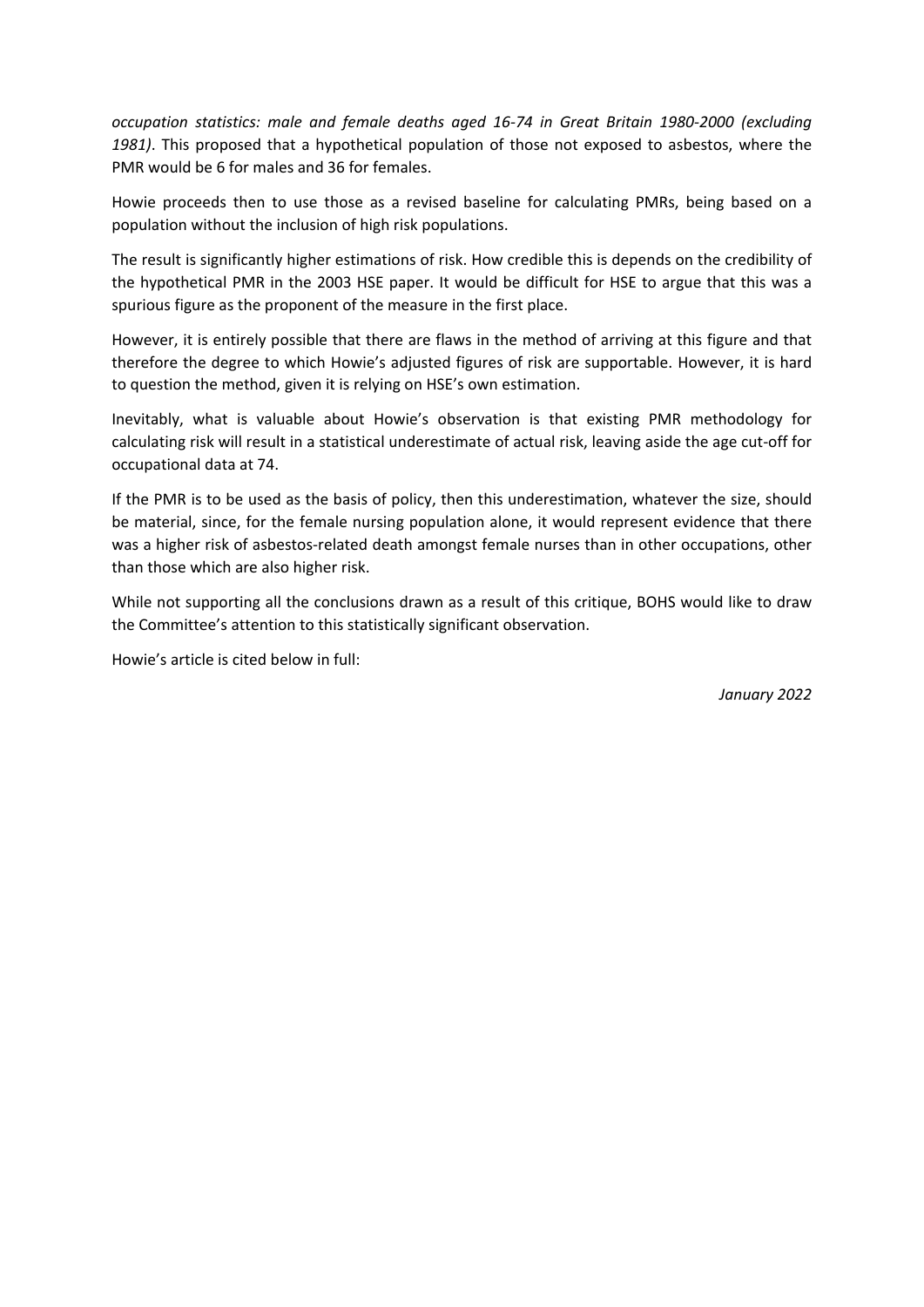### *In: Environmental Health Scotland 2017: 29*(4): 35-37\*

\*Revised in 2022 to take account of additional data published by HSE. However, the numbers of teacher and nurse mesothelioma deaths have not been modified.

### **Mesothelioma deaths in teachers and nurses in Great Britain**

Robin Howie, Robin Howie Associates, Edinburgh

Many schools and hospitals constructed or renovated during the post-war period were likely to have had asbestos installed in their structures to provided fire resistance, noise attenuation or robust wall boards. Crocidolite was widely used until the latter 1960s. Amosite was used in numerous applications such as thermal insulation and asbestos insulating boards until about 1980. Chrysotile would also have been used in asbestos cement and flooring products until the mid-1990s. Asbestos cement products could contain crocidolite until the mid-1969s or amosite until the later 1970s. Consequently, notwithstanding current HSE guidance, asbestos cement products installed prior to about 1980 cannot be considered to have contained chrysotile only.

Note that currently HSE does not define what "none detected" means regarding the crocidolite, tremolite or amosite content of asbestos samples during bulk analysis.

Given the higher potency of the three above types of asbestos for causing mesothelioma as compared with chrysotile, it is suggested that the "none detected" figure should be set at less than 0.1% of the chrysotile content of each sample.

As mesothelioma can result from environmental levels of exposure to crocidolite or amosite., e.g. Newhouse and Thompson (1965), it is considered relevant to assess whether teachers and nurses have experienced more mesothelioma deaths than would be expected in equal numbers of age and gender-matched persons not exposed to asbestos in the general population.

From HSE (2013) between 2002 and 2010 125 secondary, primary and nursery teachers and 64 nurses died from mesothelioma.

In the HSE occupational statistics the total number of "Observed" mesothelioma deaths is assigned proportionally to the total number of age and gender-matched deaths in each occupation and is presented as the "Expected" number of deaths for each occupation. The number of "Observed" deaths is then divided by the number of "Expected" deaths and multiplied by 100 to give the "Proportional Mortality Ratio", (PMR), so that any occupation where the "Observed" equals the "Expected" has a PMR of 100.

The Observed, Expected and PMR figures for teachers and nurses for the period 2002 and 2010 are shown below:

| Occupation                                     | Gender       | <b>Observed</b> | <b>Expected</b> | <b>PMR</b>   |
|------------------------------------------------|--------------|-----------------|-----------------|--------------|
| Teachers,<br>secondary,<br>primary and nursery | <b>Male</b>  | 68              | $^{\sim}105.5$  | $~\sim$ 64   |
|                                                | Female       | 57              | $^{\sim}56.4$   | $^{\sim}101$ |
|                                                | <b>Total</b> | 125             | $^{\sim}162$    | ~177         |
| <b>Nurses</b>                                  | <b>Male</b>  | 12              | 26.0            | $~^\sim$ 46  |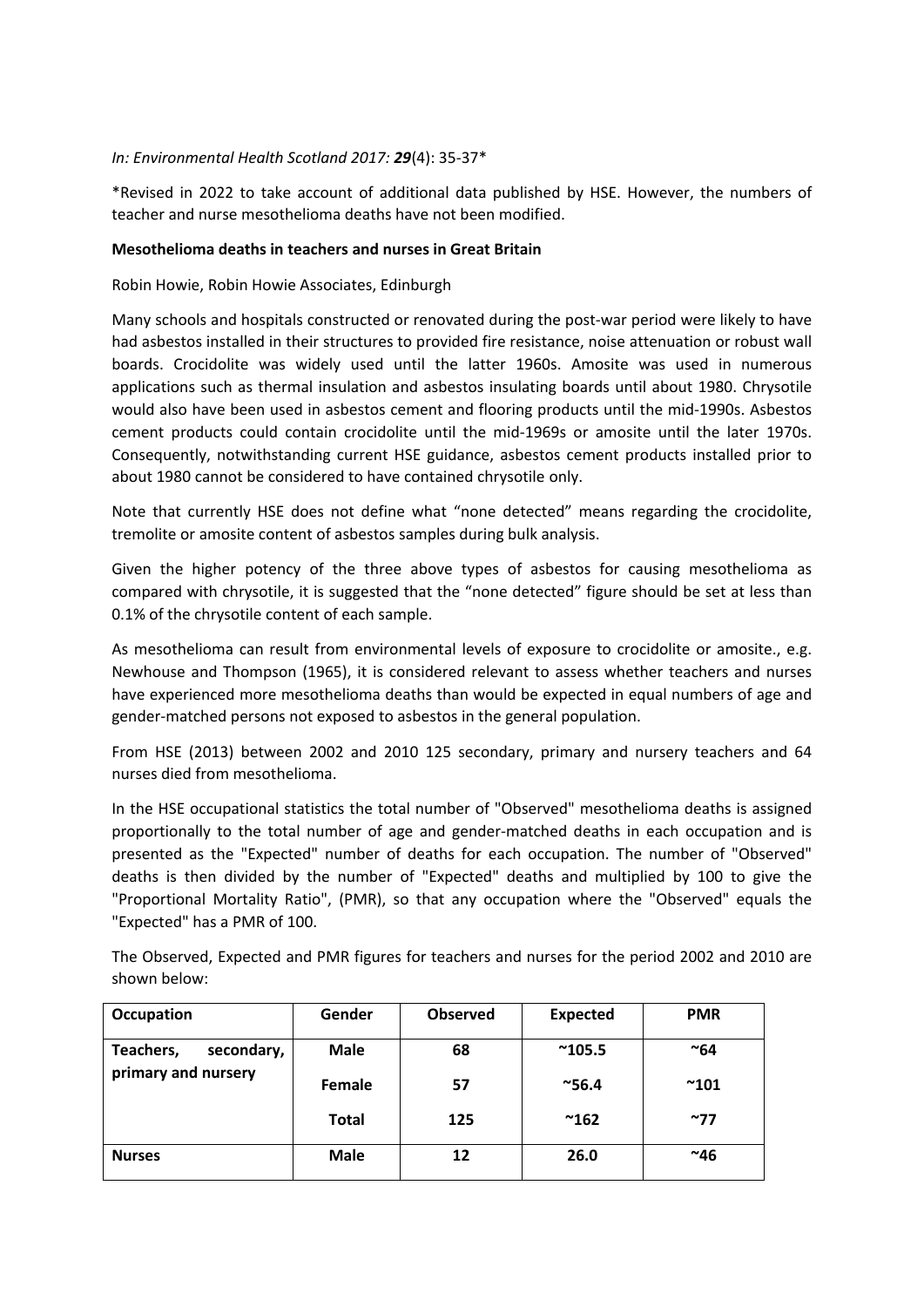| Female       | 52 | 60.9 | $^{\sim}85$ |
|--------------|----|------|-------------|
| <b>Total</b> | 64 | ~87  | ~74         |

As can be seen, the PMR for female teachers is 101, i.e. effectively the "Expected" figure and all other relevant PMR in the occupations of interest are below about 85, i.e. lower than "Expected"

It should be noted that the above mesothelioma data record deaths to age 74 only and that currently such deaths account for only about 50% of all mesothelioma deaths, e.g. see HSE (2017a, b). That is, the true figures for teachers and nurses to age 90+ will be about twice the number of deaths tabulated above.

HSE (2003) commented that for hypothetical populations not exposed to asbestos the PMR would be 6 for males and 36 for females.

If the above "Expected" figures are multiplied by 0.06 for males and 0.36 for females the above table can be corrected as below:

| <b>Occupation</b>                              | Gender       | <b>Observed</b> | Corrected       | Corrected      |
|------------------------------------------------|--------------|-----------------|-----------------|----------------|
|                                                |              |                 | <b>Expected</b> | <b>PMR</b>     |
| Teachers,<br>secondary,<br>primary and nursery | <b>Male</b>  | 68              | 6.3             | $^{\sim}$ 1100 |
|                                                | Female       | 57              | 20.3            | $^{\sim}280$   |
|                                                | <b>Total</b> | 125             | $~1$ 27         | $^{\sim}460$   |
| <b>Nurses</b>                                  | <b>Male</b>  | 12              | 1.6             | ~760           |
|                                                | Female       | 52              | 18.7            | $^{\sim}280$   |
|                                                | <b>Total</b> | 64              | $~\sim$ 20      | $^{\sim}320$   |

From the corrected data teachers and nurses had about 5 and 3 times respectively more mesothelioma deaths than expected in populations not exposed to asbestos.

For persons who never professionally disturbed asbestos-containing materials there are two likely causes of developing mesothelioma; exposure to asbestos in buildings containing asbestoscontaining materials and idiopathic mesothelioma.

In buildings containing asbestos-containing materials in good condition airborne fibre concentrations are typically about 0.0005 fibres/ml, DoEnv (1986, 1983), Massey et al (1997). Although such a concentration appears to be very low it is low only because of the volume unit chosen and is actually 500 fibres per cubic metre: the volume unit used in describing almost every other airborne contaminant. Since the average child and adult inhales about 5-10 cubic metres per school day they will inhale about 2,500-5,000 fibres per school day if exposed to about 0.0005 fibres/ml.

Before any analysis of the mesothelioma deaths it is necessary to appreciate that for those retired or not in work the occupation entered in the death certificate was the last reported employment and that the occupational death figures only apply up to age 74 as occupation is not entered into the records after that age in England or Wales. The data therefore do not cover anyone who had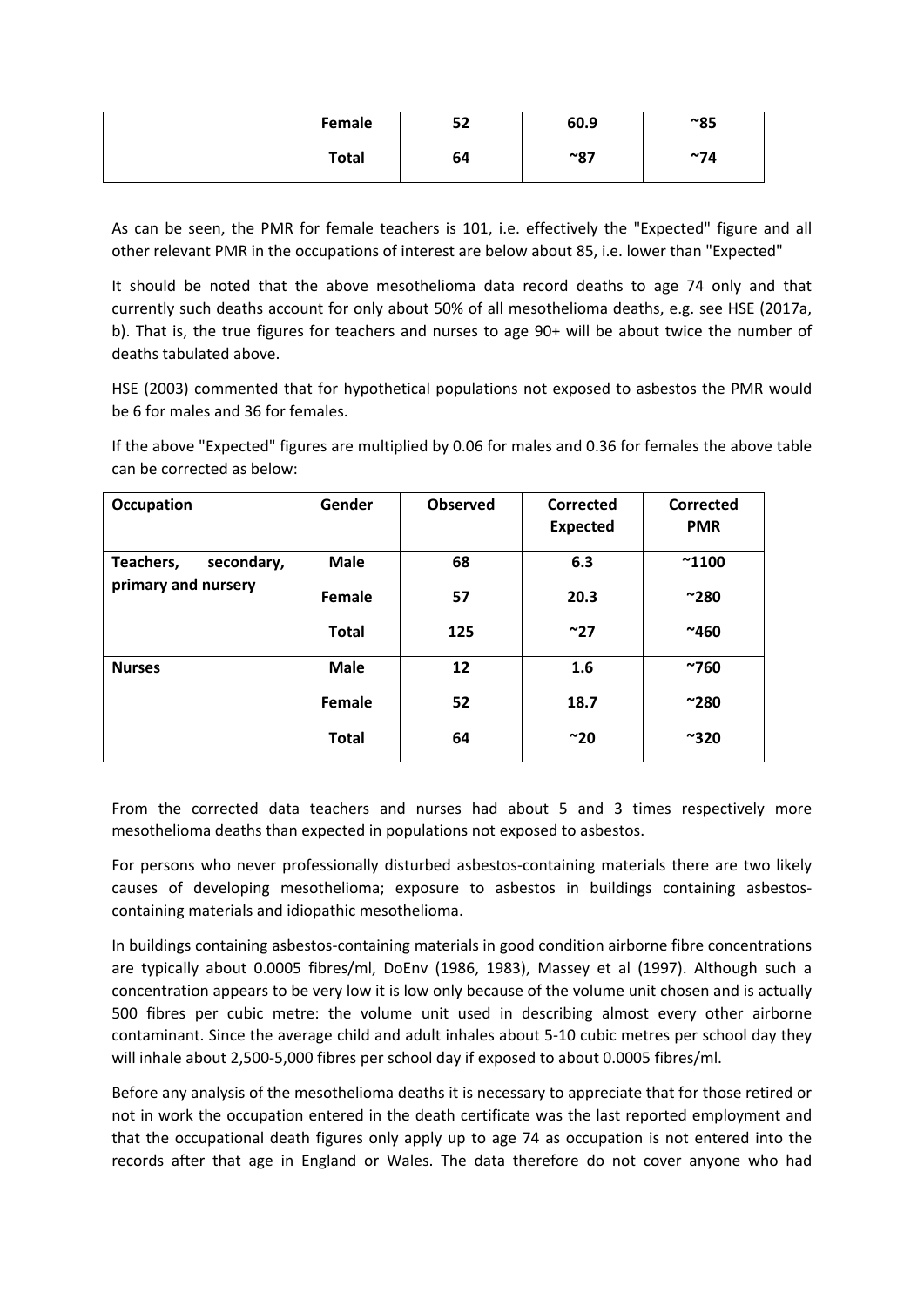previously been a teacher or a nurse and had changed careers or left to have a family and either never returned to work or took up a different career after their family went to school.

If it were assumed that teachers and nurses generally entered their careers at about age 20, had spent about 30 years working only in buildings containing asbestos-containing materials in good condition and so had been exposed to about 0.0005 fibres/ml throughout that period, their lifetime cumulative exposure would have been about 0.015 fibre/ml.year and their average risk of developing mesothelioma would have been about 60 and 3 per million to age 80 if exposed to amosite or chrysotile respectively. Note that for a uniform 30 year exposure to asbestos exposures during the first 6-7 years of exposure are responsible for about half the total mesothelioma risk and exposure in the last 10 years contributes about 10% the risk, Hodgson and Darnton (2000).

On the above assumption of periods of 30-50 years from initial exposure to asbestos and deaths from mesothelioma between 2002-2010, the exposures to asbestos would have occurred between about 1960 and about 1980. Such period would have included the period when amosite was widely used in thermal insulation and to provide fire resistance.

A search for data on teacher numbers from government websites failed to identify any such data for the period of interest.

However, Whitaker's Almanacks (1960, 1972, 1986, 2002) provided relevant data, primarily for maintained schools in England only. If it were assumed that in England state schools employed about 85% of all teachers in England and that England employed about 85% of all teachers in Great Britain, total teacher numbers would have been about: 1958 - 430,000; 1970 - 530,000; 1985 – 512,000: about 500,000 mean. From Hawe (2008) the number of staff in NHS nursing and midwifery services was about: 1961 - 250,000; 1971 - 360,000; 1980 -500,000. If it were assumed that 80% of nurses where employed in the NHS the overall average of nurses would have been about 500,000. However, it should be noted that all qualified nurses would have received their training in hospitals at the ages at which their exposure to asbestos would have been highly significant in terms of mesothelioma risk.

From the above it will be assumed there were an average of about 500,000 teachers and nurses during the likely period of exposure that was responsible for the observed mesothelioma deaths during the period 2002-20010.

Assuming a mesothelioma risk of about 60 per million to age 80 from amosite in asbestos-containing materials in good condition in buildings there would have been about 30 mesothelioma deaths in each of teachers and nurses.

Given that 125 teachers and 66 nurses up to age 74 died from mesothelioma over the period 2002- 2010 teachers and nurses experienced about 4 and 2 times higher mesothelioma deaths respectively than would be expected from typical asbestos fibre concentrations in buildings containing asbestoscontaining materials in good condition.

Many cancers can result without influence from external sources. Such cancers are generally called idiopathic. Tan and Warren (2009, 2011) concluded that for mesothelioma the idiopathic rates for males and females were both about 1.1 per million per year.

However, analysis of the number of female mesothelioma deaths by Local Government Districts for the period 1976-1991\* indicated that for 91 areas with a total female population of about 3.9 million had zero reported mesothelioma deaths, HSE (c1996). That is, the "background" mesothelioma rate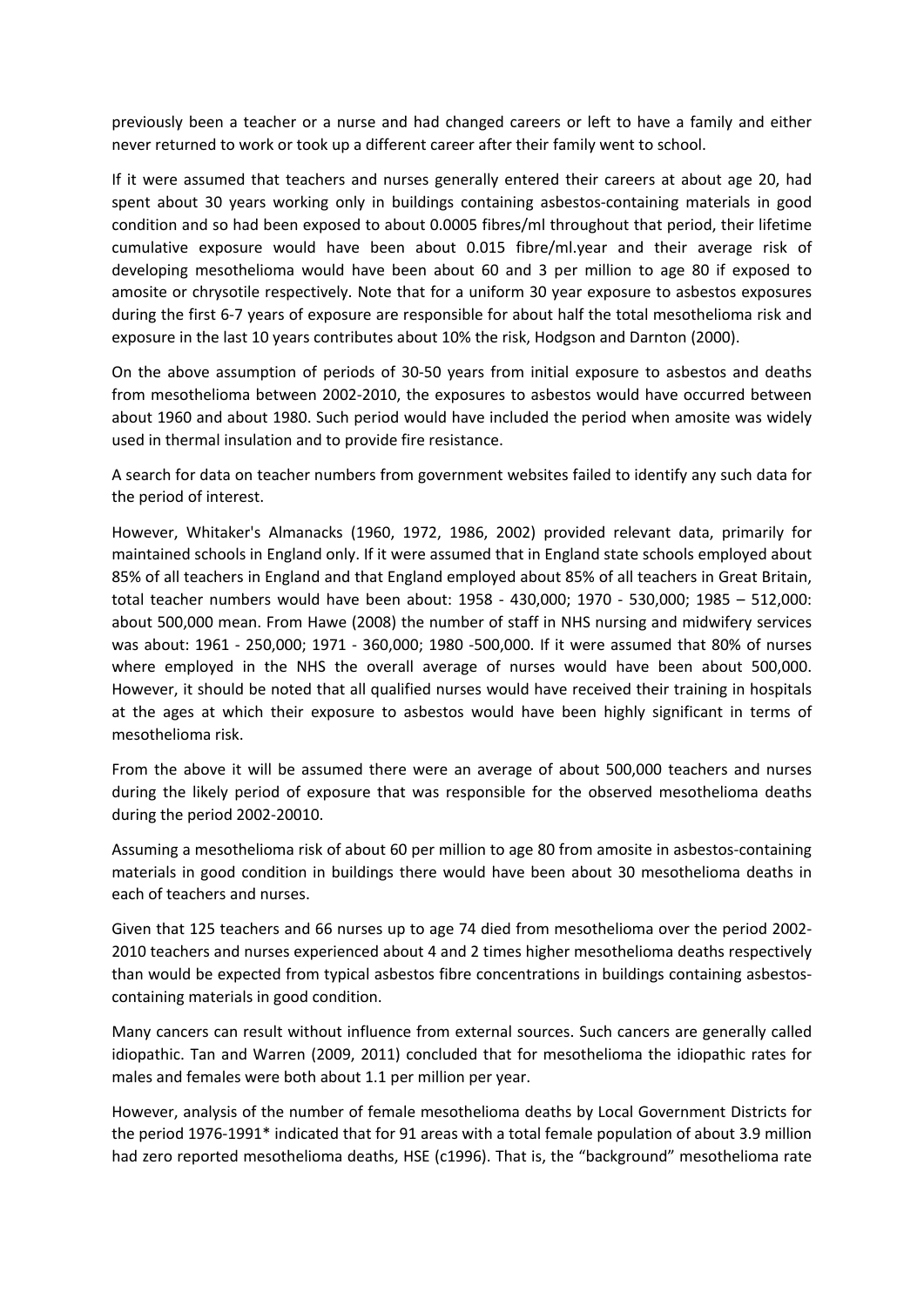for these 91 Areas would have been about 0.02 per million per year: about a factor of about 50 lower than suggested by Tan and Warren (2011).

\*The above data were selected as being from a period late enough that diagnosis of mesothelioma should have been fairly secure and early enough to avoid the rapidly increasing number of mesothelioma deaths from the mid-1990s onwards. Note that any idiopathic rate should be independent of the period selected.

From HSE (2017) <2% of mesothelioma deaths up to age 74 during the period 2002-2010 occurred below age 49. It can therefore be assumed that for both males and females the idiopathic risk to age 74 will be about 25 years x 0.02 = 0.5 per million. That is, for populations of about 500,000 persons up to age 74 the number of idiopathic mesothelioma deaths in each profession would be about 0.3, i.e. about 60 times lower than the number of mesotheliomas caused by being in buildings containing asbestos-containing materials in good condition.

As the epidemiological data cannot distinguish idiopathic mesotheliomas from those caused by environmental exposures to asbestos, it is possible that some of the "idiopathic" mesotheliomas assessed by Tan and Warren (2009, 2011) may actually have been caused by exposure to levels of asbestos fibres in buildings and the general environment rather than being true idiopathic deaths.

In conclusion, the number of teacher and nurse mesothelioma deaths observed in Great Britain between 2002 and 2010 substantially exceeded the number of deaths expected in populations not exposed to asbestos, from exposure to asbestos-containing materials in good condition or from idiopathic mesotheliomas in the general population.

The observed excess mesothelioma deaths suggest that both teachers and nurses were likely to have been exposed to airborne asbestos fibre concentrations significantly higher than typical in buildings containing asbestos-containing materials in good condition.

From Hodgson and Darnton (2000) the likely cumulative exposures over 30 years would need to have exceeded the equivalent of about 0.15 fibres/ml.years of amosite for teachers or about 0.06 fibres/ml.years of amosite for nurses to cause the number of observed mesothelioma deaths in each profession during the period of interest.

The above figures indicate that airborne asbestos fibre concentrations in both schools and hospitals need to be assessed using programmes of high sensitivity sampling, in combination with the use of analytical Transmission Electron Microscopy (TEM); which can differentiate between the different types of asbestos and between asbestos and non-asbestos fibres, and that remedial action will be required if exposures to asbestos are likely to cause mesothelioma risks in excess of the idiopathic level.

TEM should be used to analyse all asbestos fibres, not only fibres longer than 5um and fibres wider than 0.2um, as adopted by HSE's Health and Safety Laboratories, e.g. Burdett (2012), to identify whether control actions are necessary.

It should be stressed that counting only optically visible fibres less than 3 um in diameter, longer than 5 um and with length:diameter ratio >3:1/ was selected as simplifying counting and minimising errors between different observers, e.g. see Addingley (1966).

These counting criteria were NOT selected as identifying "harmful" fibres.

If, in a given building, all TEM-visible fibres are counted and no asbestos fibres are detected; the asbestos-induced mesothelioma risk will be zero or very low. However, if asbestos fibres are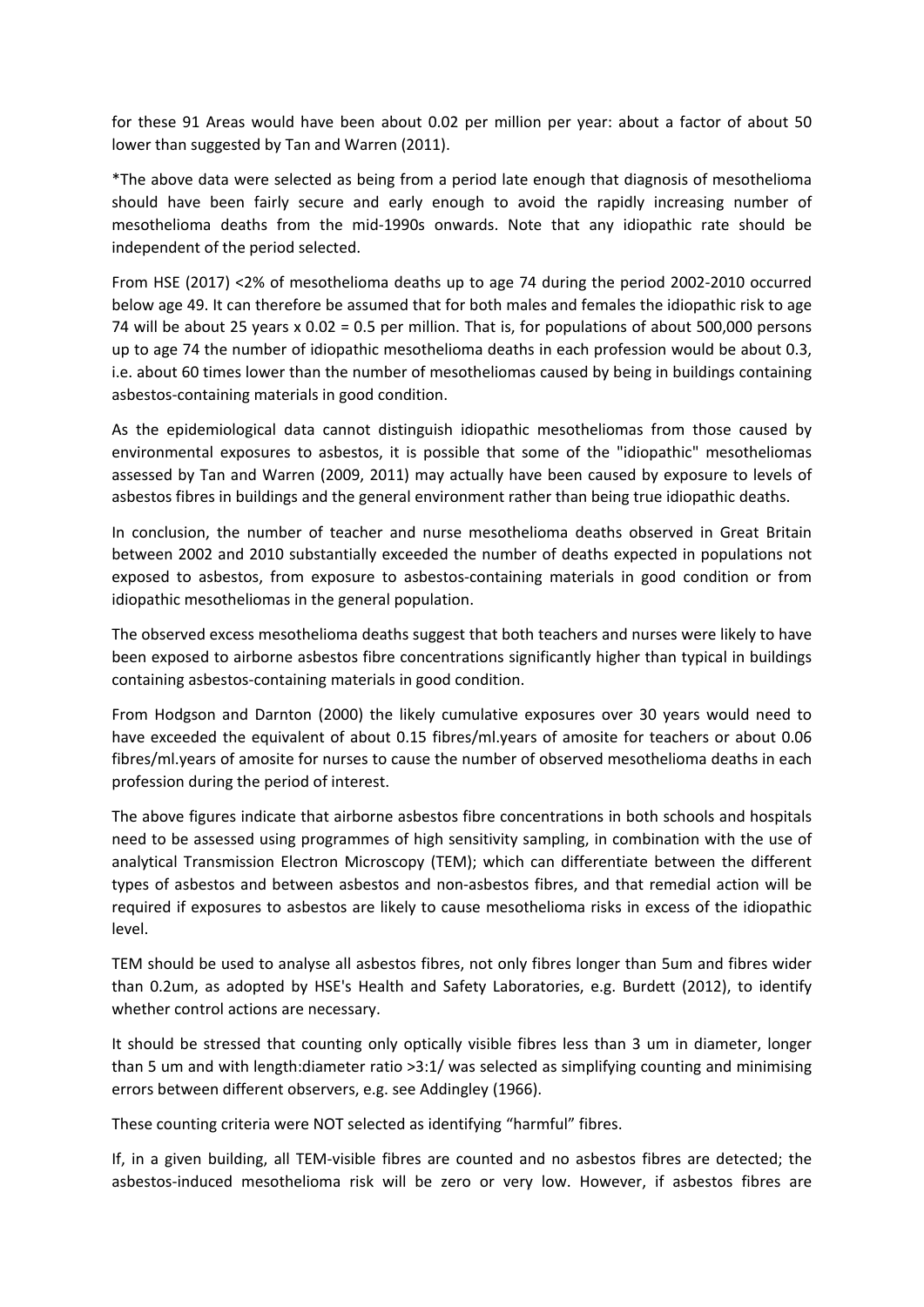detected, even if all the asbestos fibres observed are shorter than 5 um and/or all are less than 0.2 um diameter; the asbestos-induced mesothelioma risk will not be zero and control measures will/may be required.

#### **REFERENCES**

Addingley CG (1966) Asbestos dust and its measurements. *Annals of Occupational Hygiene*: **9**; 73-82.

Burdett G (2012) Airborne asbestos concentrations at Cwmcarn High School, Cwmcarn, Gwent Report No. AS/2012/14. Health and Safety Laboratories: Buxton.

Department of the Environment (1986, 1983) Asbestos materials in buildings. HMSO: London.

Hawe E (2008) Sixty years of the NHS: Changes in Demographics, Expenditure, Workforce and Family Service. Office of Health Economics. Downloaded from OHE website, October 2017.

Health and Safety Executive (2017a) Table meso02 Death Certificates for males mentioning mesothelioma by year of death and 5-year age group 1968-2016. HSE website, accessed  $31<sup>st</sup>$  July 2017.

Health and Safety Executive (2017b) Table meso03 Death Certificates for females mentioning mesothelioma by year of death and 5-year age group 1968-2016. HSE website, accessed  $31<sup>st</sup>$  July 2017.

Health and Safety Executive (2013) Mesothelioma occupation statistics: Male and female deaths aged 16-74 in Great Britain 2002-2010. HSE website, downloaded 2013.

Health and Safety Executive (2003) Mesothelioma occupation statistics: male and female deaths aged 16-74 in Great Britain 1980-2000 (excluding 1981). Health and Safety Executive: Bootle.

Health and Safety Executive (undated, c 1996) Mesothelioma area statistics: County Districts in Great Britain 1976-1991). HSE Website